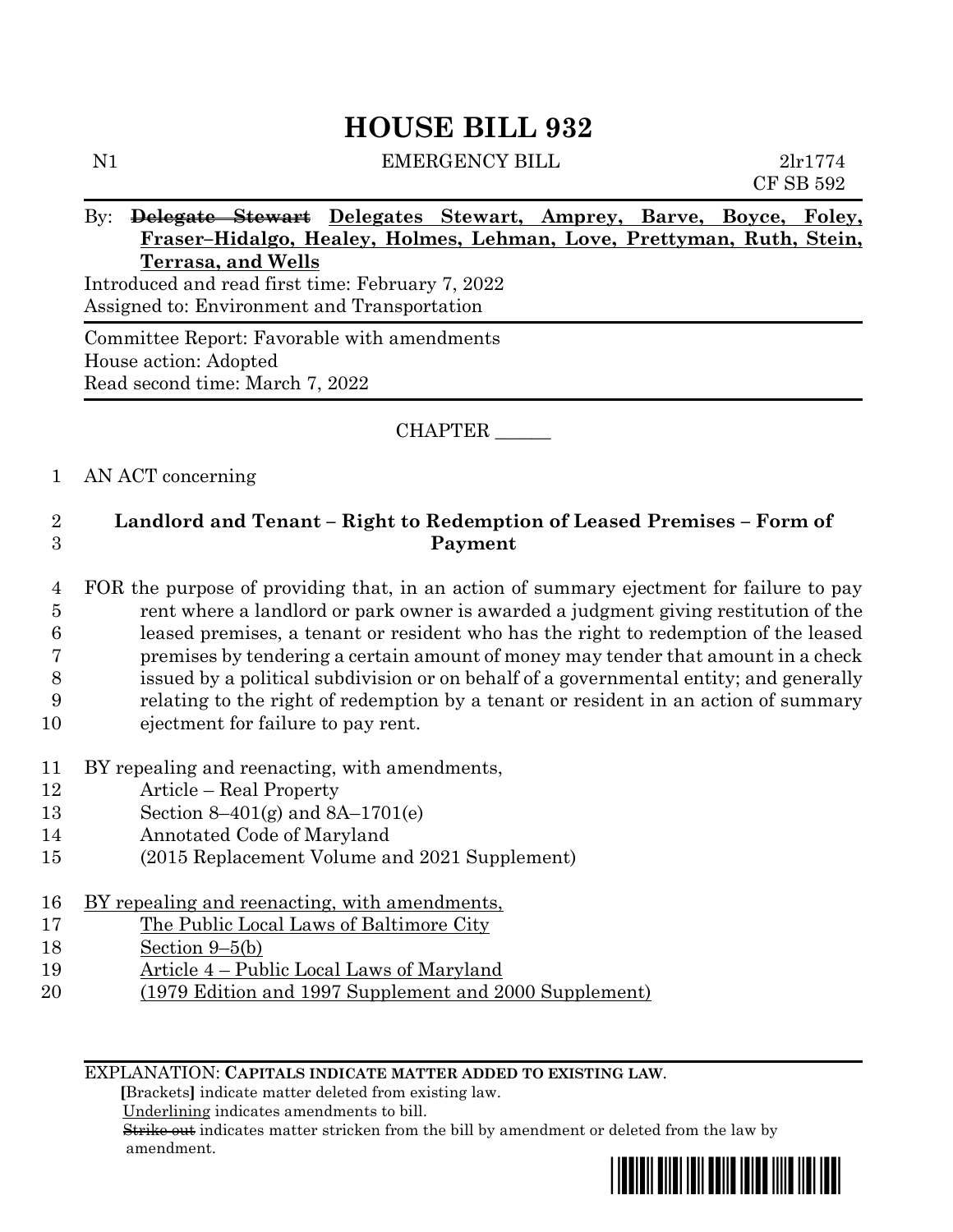#### **HOUSE BILL 932**

 SECTION 1. BE IT ENACTED BY THE GENERAL ASSEMBLY OF MARYLAND, That the Laws of Maryland read as follows:

## **Article – Real Property**

8–401.

5 (g) (1) Subject to paragraph  $\left(\frac{2}{2}\right)$  (3) of this subsection, in any action of summary ejectment for failure to pay rent where the landlord is awarded a judgment giving the landlord restitution of the leased premises, the tenant shall have the right to redemption of the leased premises by tendering in cash, certified check **[**or**], OR** money order**, OR ELECTRONIC CHECK OR WRITTEN CHECK ISSUED BY A POLITICAL SUBDIVISION OR ON BEHALF OF A GOVERNMENTAL ENTITY** to the landlord or the landlord's agent all past due amounts, as determined by the court under subsection (e) of this section, plus all court awarded costs and fees, at any time before actual execution of the eviction order.

# (2) **AN ELECTRONIC OR WRITTEN CHECK ISSUED BY A POLITICAL SUBDIVISION OR ON BEHALF OF A GOVERNMENTAL ENTITY SHALL HAVE THE SAME LEGAL EFFECT AS A PAYMENT MADE BY THE TENANT UNDER PARAGRAPH (1) OF THIS SUBSECTION.**

 **(3)** This subsection does not apply to any tenant against whom 3 judgments of possession have been entered for rent due and unpaid in the 12 months prior to the initiation of the action to which this subsection otherwise would apply.

8A–1701.

 (e) **(1) [**In**] EXCEPT AS PROVIDED IN SUBJECT TO PARAGRAPH (2) (3) OF THIS SUBSECTION, IN** any action of summary ejectment for failure to pay rent where the park owner is awarded a judgment giving **[**him**] THE PARK OWNER** restitution of the leased premises, the resident shall have the right to redemption of the leased premises by tendering in cash, certified check, **[**or**]** money order**, OR ELECTRONIC CHECK OR WRITTEN CHECK ISSUED BY A POLITICAL SUBDIVISION OR ON BEHALF OF A GOVERNMENTAL ENTITY** to the park owner or **[**his**] THE PARK OWNER'S** agent all past due rent and late fees, plus all court awarded costs and fees, at any time before actual execution of the eviction order.

## **(2) AN ELECTRONIC OR WRITTEN CHECK ISSUED BY A POLITICAL SUBDIVISION OR ON BEHALF OF A GOVERNMENTAL ENTITY SHALL HAVE THE SAME LEGAL EFFECT AS A PAYMENT MADE BY THE RESIDENT UNDER PARAGRAPH (1) OF THIS SUBSECTION.**